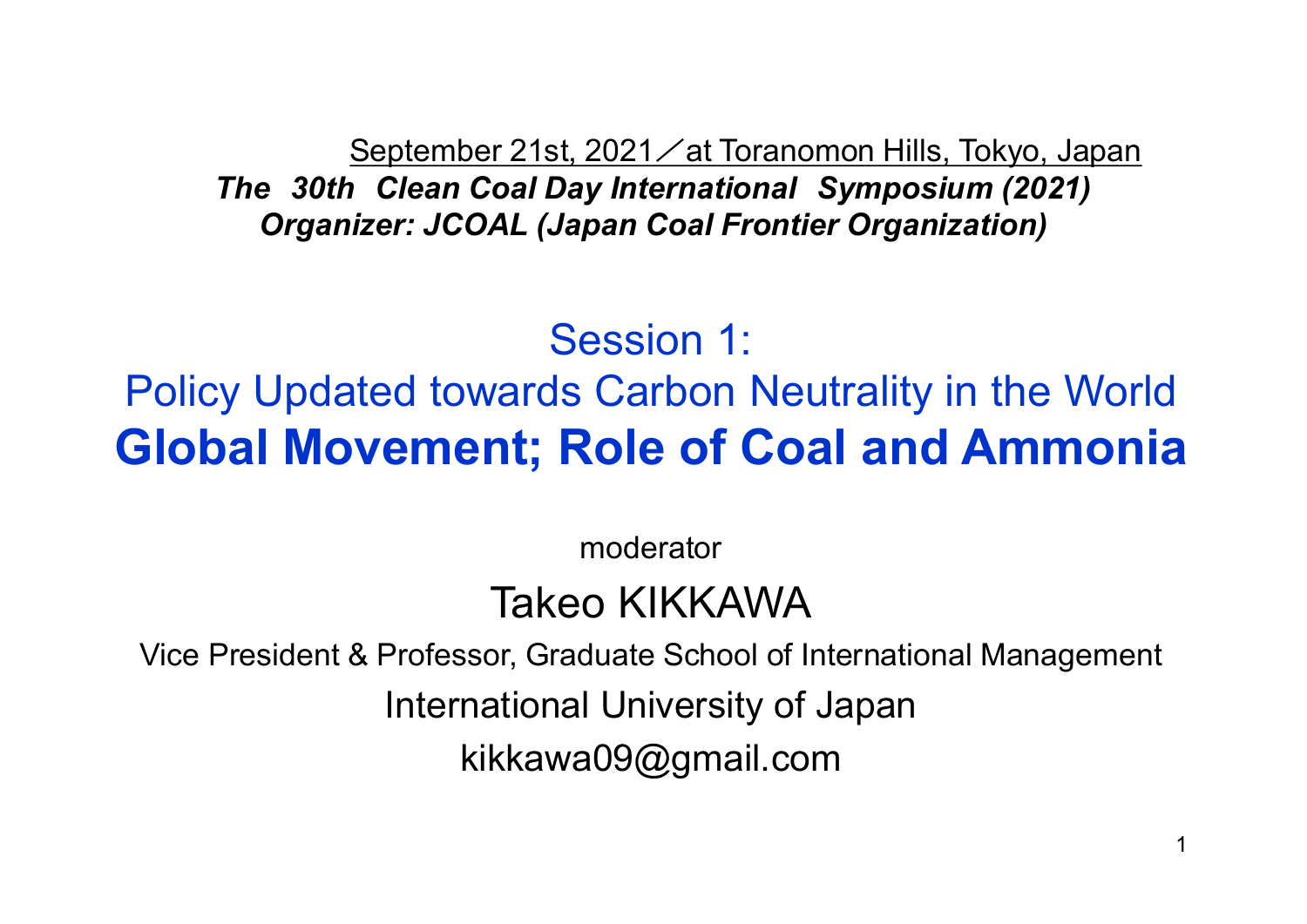### New Vision: Carbon Neutrality

#### ■October 26, 2020

1 st Diet Speech by Prime Minister Suga "2050 Carbon Neutrality" New Vision: Carbon Neutrality<br>
ctober 26, 2020<br>
<sup>st</sup> Diet Speech by Prime Minister Suga "2050 Carbon Neutrality"<br>
← October 13, 2020/ JERA "2050 Zero Emission" by ammonia and hydrogen<br>
pril 22, 2021<br>
rime Minister Suga an

#### ■April 22, 2021

# **New Vision: Carbon Neutrality**<br>
October 26, 2020<br>
1<sup>st</sup> Diet Speech by Prime Minister Suga "2050 Carbon Neutrality"<br>
← October 13, 2020/ JERA "2050 Zero Emission" by ammonia and hydrogen<br>
April 22, 2021<br>
Prime Minister Su "46% GHG Reduction by 2030 compared with 2013"

→NDC(Nationally Determined Contribution) **New Vision: Carbon Neutrality**<br>
oer 26, 2020<br>
et Speech by Prime Minister Suga "2050 Carbon Neutrality"<br>
october 13, 2020/ JERA "2050 Zero Emission" by ammonia and hydrogen<br>
22, 2021<br>
P Minister Suga announced at the "Lea compared with 2013" – October 13, 2020/ JERA "2050 Zero Emission" by ammonia<br> **iril 22, 2021**<br> **ime Minister Suga announced at the "Leaders Sumn 6% GHG Reduction by 2030 compared with 2013"**<br>
→NDC(Nationally Determined Contribution)<br>
Upward

#### ■Energy Mix 2050 [reference case] (December 21, 2020)

\*Renewable energy:  $50 \sim 60\%$ 

\*Cofiring by Hydrogen & Ammonia: 10%

- \*Carbon free thermal power other than hydrogen and ammonia (with CCUS)
- 
- ⇒ Real figure/ nuclear power 10% (conversion to secondary power supply)

CCUS=Carbon dioxide Capture, Utilization and Storage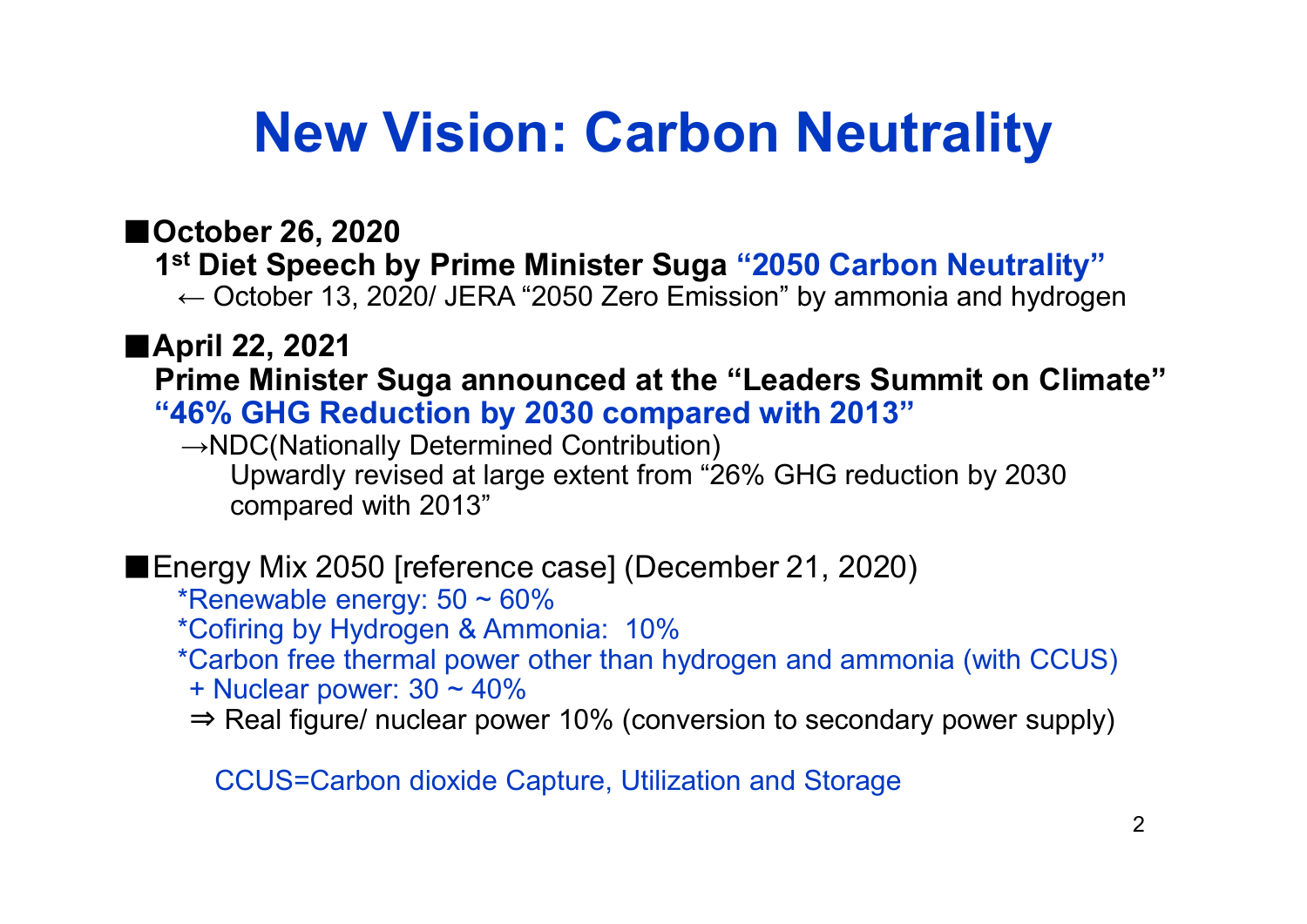#### New Energy Mix towards JFY2030

**New Energy Mix towards JFY2030<br>
Zero Emission Power Supply: 56% ← 44% (current energy mix)<br>
\*Renewable energy: 36 ~ 38% ← 22 ~ 24%<br>
\*Nuclear power: 20 ~ 22% ← 20 ~ 22%<br>\*Cofiring by Hydrogen & Ammonia : 1% ← New** \*Renewable energy:  $36 - 38\% \leftarrow 22 - 24\%$ <br>\*Nuclear power:  $20 - 22\% \leftarrow 20 - 22\%$ **New Energy Mix towards JFY2030**<br>Zero Emission Power Supply: 56% ← 44% (current energy m<br>"Renewable energy: 36 ~ 38% ← 22 ~ 24%<br>"Nuclear power: 20 ~ 22% ← 20 ~ 22%<br>"Cofiring by Hydrogen & Ammonia : 1% ← New<br>Thermal Power \*Cofiring by Hydrogen & Ammonia : 1% ← New **New Energy Mix towards JFY2030**<br> **Ezero Emission Power Supply: 56%** ← 44% (current energy mix)<br>
\*Renewable energy: 36 ~ 38% ← 22 ~ 24%<br>
\*Nuclear power: 20 ~ 22% ← 20 ~ 22%<br>
\*Cofiring by Hydrogen & Ammonia : 1% ← New<br> **Ex New Energy Mix towards.**<br>
Zero Emission Power Supply: 56%  $\leftarrow$  44%<br>
\*Renewable energy: 36 ~ 38%  $\leftarrow$  22 ~ 24%<br>
\*Nuclear power: 20 ~ 22%  $\leftarrow$  20 ~ 22%<br>
\*Cofiring by Hydrogen & Ammonia : 1%  $\leftarrow$  New<br>
Thermal Power Gene **EXECT SOME THE SUMPLE 10 ANDRET SERVIDE SERVIDE SERVIDE SERVIDE THE THOMORY SUPPLY: 56%**  $\leftarrow$  **44% \*Nuclear power: 20 ~ 22%**  $\leftarrow$  **20 ~ 22%**  $\leftarrow$  **20 ~ 22% \*Cofiring by Hydrogen & Ammonia : 1%**  $\leftarrow$  **New Thermal Power Genera** 

 $*LNG: 20\% \leftarrow 27\%$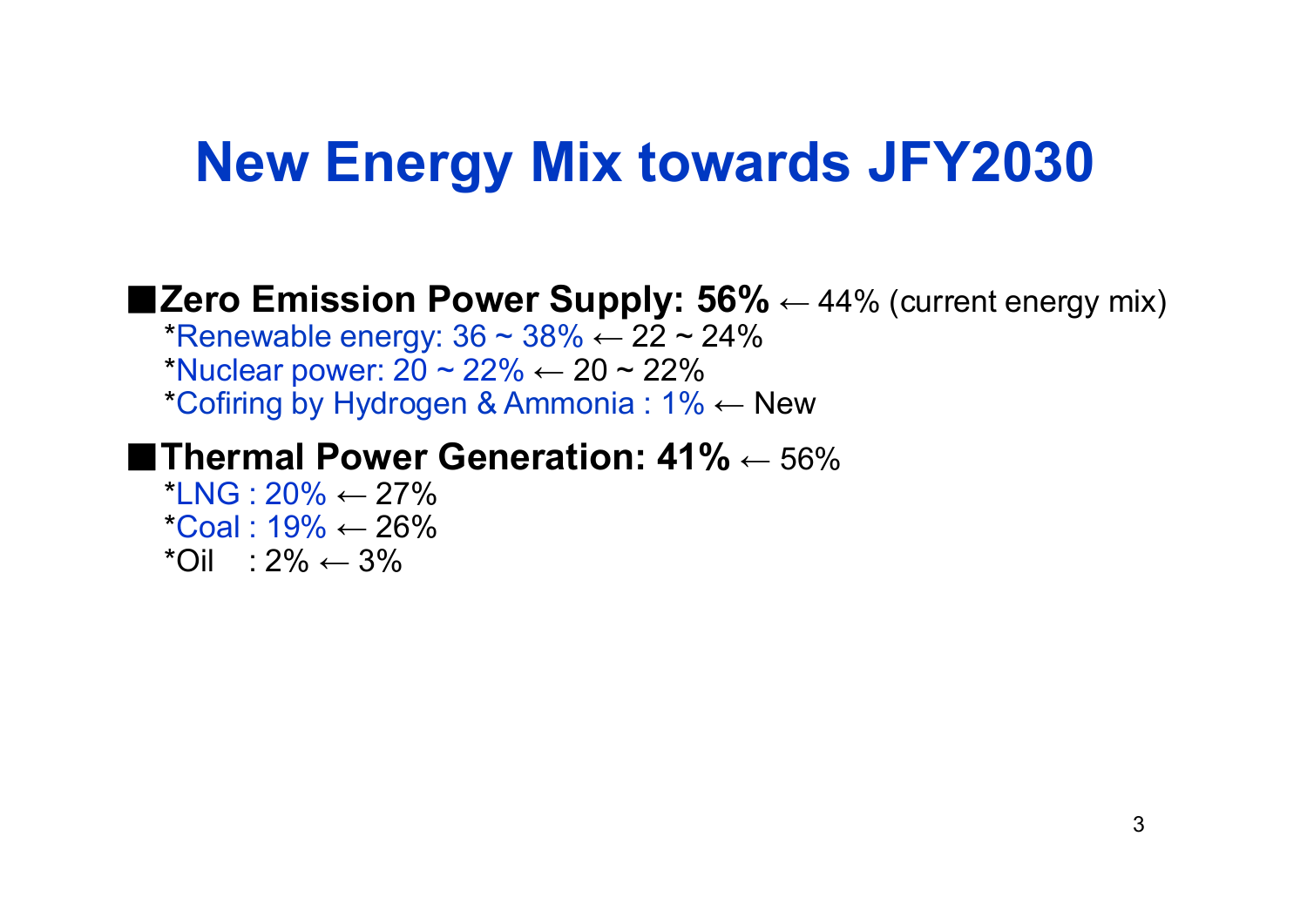### Issues of New Energy Mix

#### ■4 issues

[1] Is it feasible "Renewable Energy  $36 \sim 38\%$ "?

: 6 ~ 8% will not be achieved?

#### [2] Is it feasible "Nuclear Power 20  $\sim$  22%"?

 $\cdot$  5  $\sim$  7% will not be achieved?

## [3] Doesn't the reduction of thermal power and fossil fuel (coal and natural gas) hinder 3E? **Excess of FREE CONDUCT 25 A** Section<br>
the fasible "Renewable Energy 36 ~ 38%"?<br>  $: 6 \sim 8\%$  will not be achieved?<br>  $: 5 \sim 7\%$  will not be achieved?<br>  $: 5 \sim 7\%$  will not be achieved?<br>  $: 5 \sim 7\%$  will not be achieved?<br>

- : Coal reduction →Hinders energy security and economy
- : Natural gas reduction  $\rightarrow$  Hinders energy security and environment
- unavoidable as with the case of Kyoto Protocol?

#### [4] Doesn't the suppression of the total demand endanger the future of the Japanese industries?

- : Beyond "extension of energy saving"
- : Total amount of power generation ・・・ Disruption between "10% decrease by 2030  $\Leftrightarrow$  30 to 50% increase by 2050"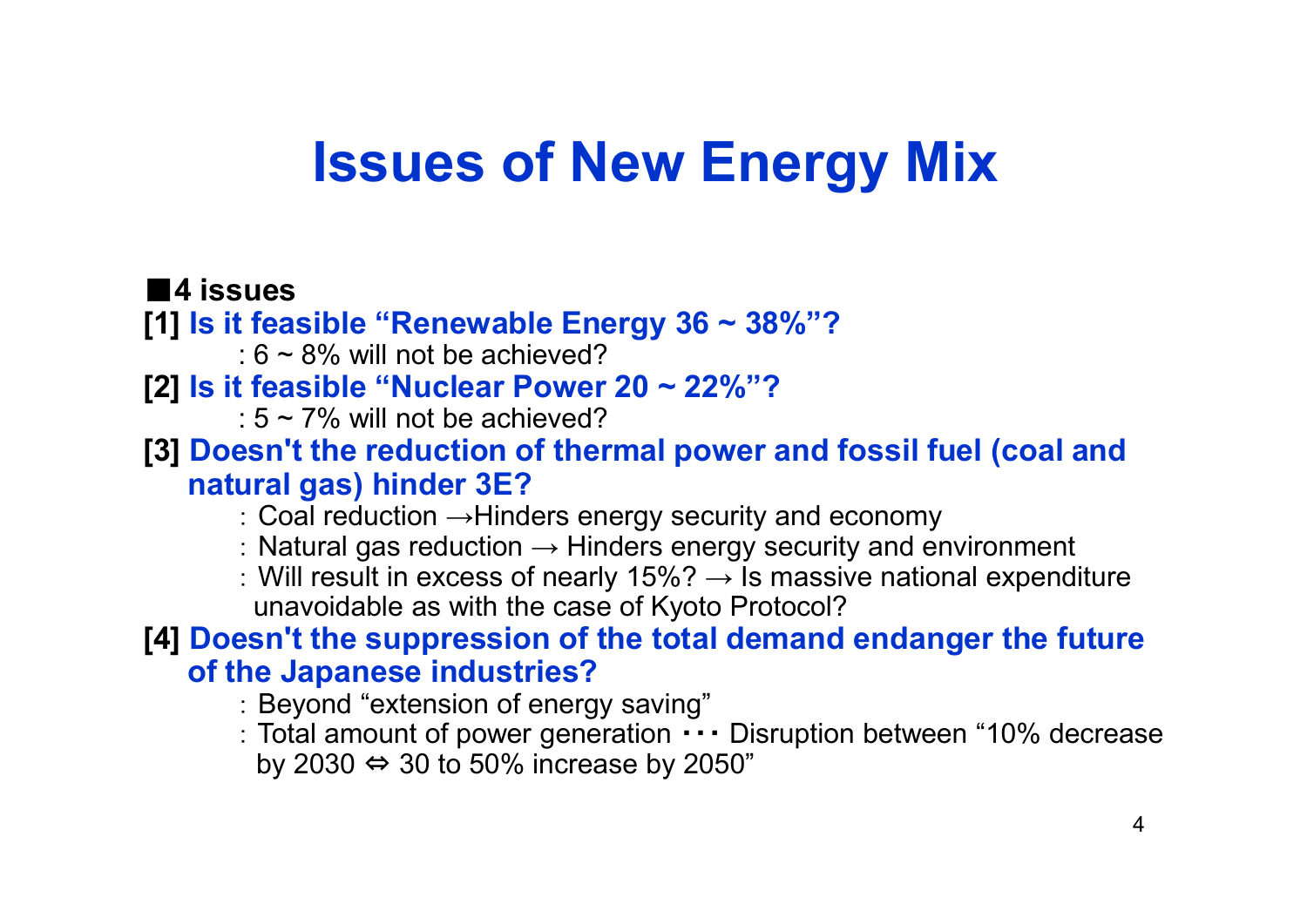#### Pathway to Carbon Neutrality

#### ■Power: Zero Emission Power Supply

\*Renewable energy, Nuclear power \*Carbon-free thermal power (hydrogen, ammonia, CCUS)

#### ■Non-power: Heat Utilization, etc.

\*Electrification

[Total power demand of 1.3 ~1.5 trillion kWh, Electrification rate of 38%]

\*Hydrogen (Hydrogen reduction steel making, Fuel cell vehicle)

\*Methanation (e-gas), Synthetic fuel (e-fuel)

\*Biomass

#### ■Carbon Removal: Offset the final  $CO<sub>2</sub>$  emissions

\*Planting \*DACCS (Direct Air Capture + Carbon dioxide Capture and Storage)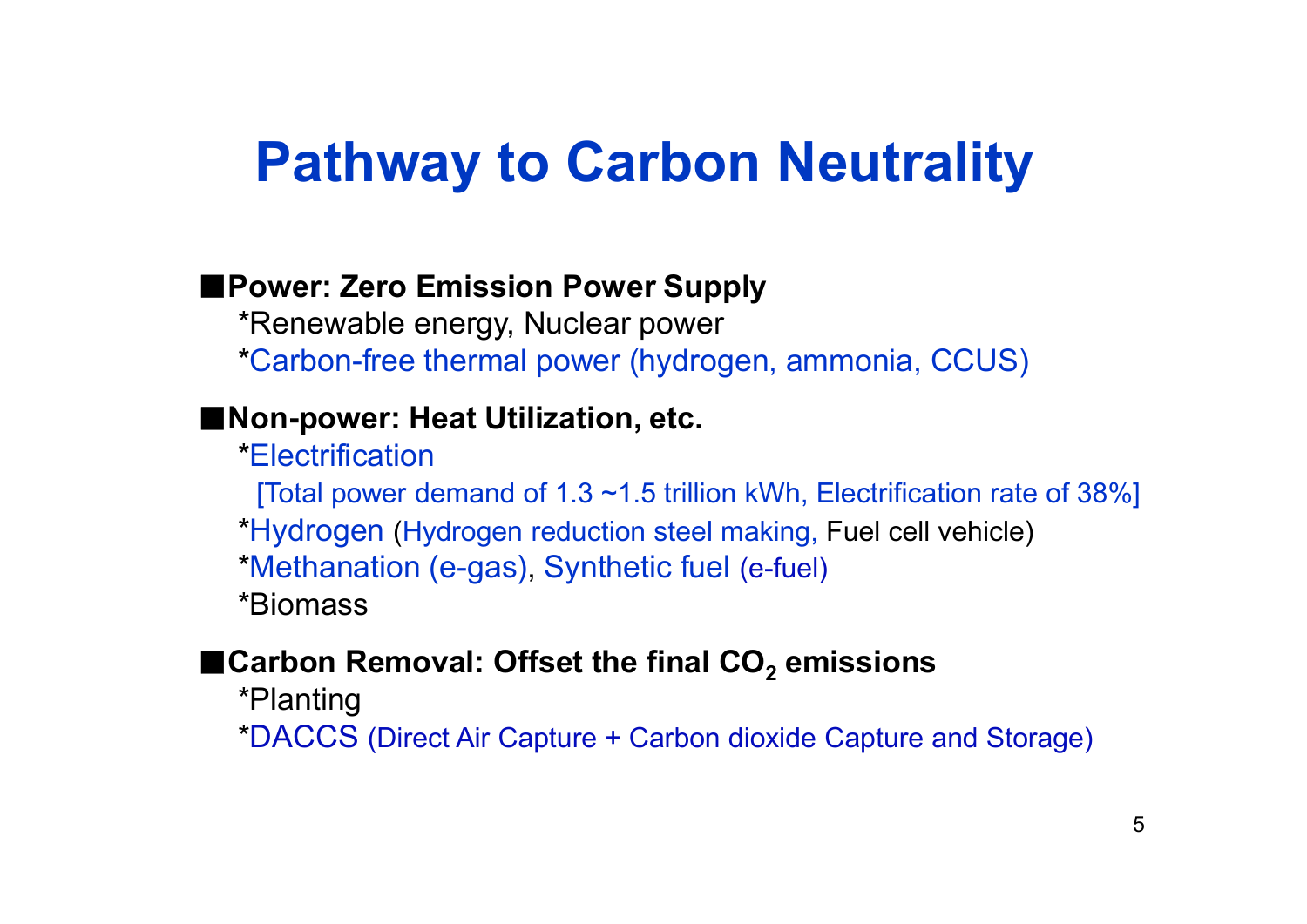# Power Generation Cost (2050) **POWer Generation Cost (2050)**<br>**RITE** (Research Institute of Innovative Technology for the Earth) May 13, 2021<br>"Scenario/Energy Mix: Renewable energy-nuclear power-hydrogen/ammonia-CCUS thermal power)<br>/Total power generat

#### $\blacksquare$ RITE (Research Institute of Innovative Technology for the Earth)  $\blacksquare$  and  $\blacksquare$  13, 2021<br>\*Scenario/Energy Mix: Renewable energy・nuclear power・hydrogen/ammonia・CCUS thermal power)

 $\angle$ Total power generation $\angle$ Power generation cost (marginal cost)

(1) Reference case = Basic index  $\angle$  54%, 10%, 13%, 23%  $\angle$  1.35 trillion kWh $\angle$  24.9 yen/kWh

 $(2)$  Renewable energy 100% / 100%, 0%, 0%, 0%/1.05 trillion kWh / 53.4 yen/kWh

(3) Renewable energy Cost Reduction  $\angle 63\%$ , 10%, 2%, 25%  $\angle 1.5$  trillion kWh $\angle 22.4$  yen/kWh

(4) Utilization of Nuclear power  $\angle$  53%, 20%, 4%, 23% $\angle$ 1.35 trillion kWh $\angle$ 24.1 yen/kWh

(5) Hydrogen and Ammonia Cost Reduction

 $\angle$ 47%, 10%, 23%, 20% $\angle$ 1.35 trillion kWh $\angle$ 23.5 yen/kWh

(6) CCUS Increase/44%, 10%, 10%, 35%/1.35 trillion kWh/22.7 yen/kWh

 $(7)$  Car Sharing  $\angle$  51%, 10%, 15%, 24% $\angle$ 1.35 trillion kWh $\angle$ 24.6 yen/kWh

#### ■In any scenarios,

\*Power generation cost of 2050 significantly exceeds the current cost (13 yen/kWh).